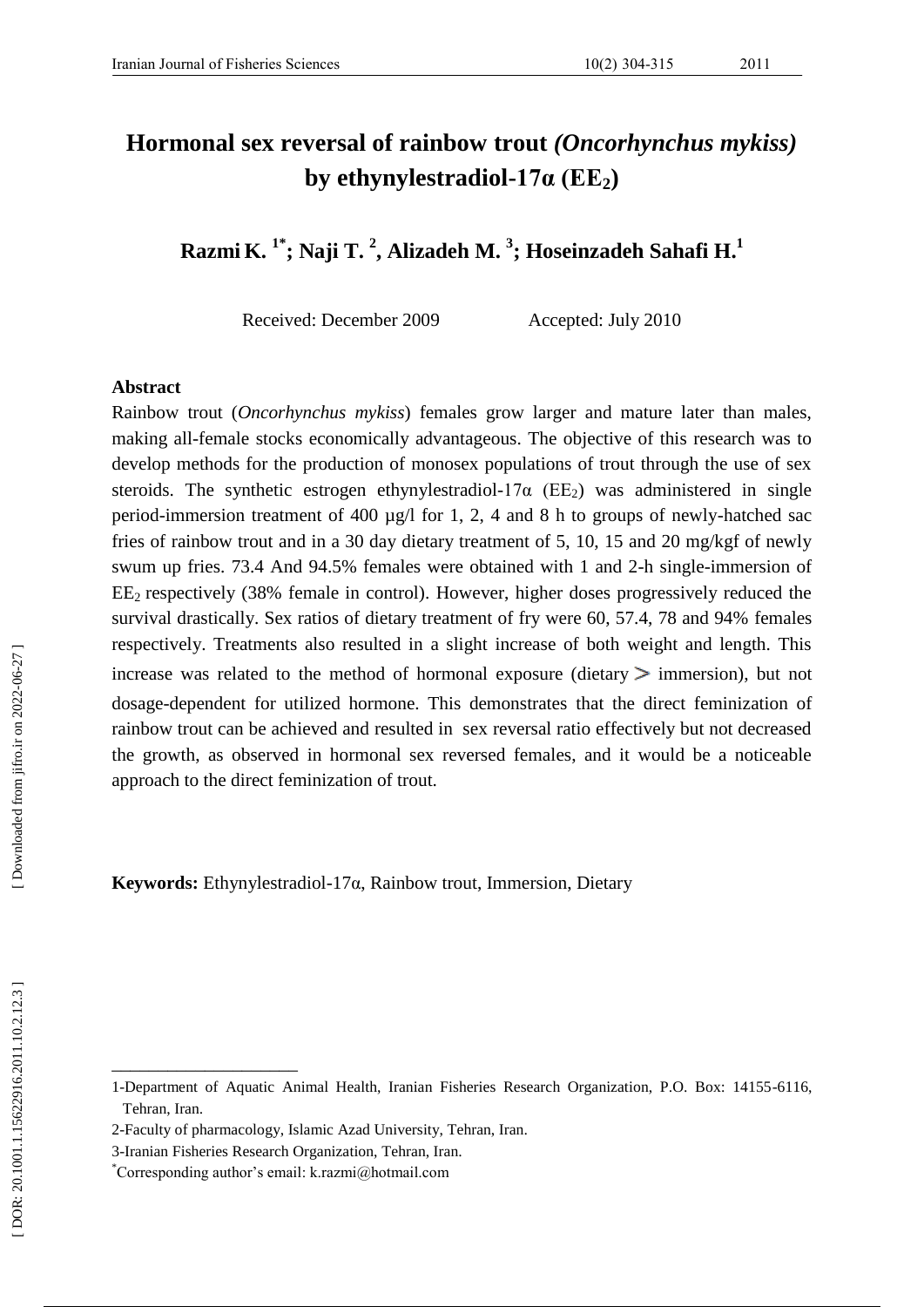## **Introduction**

Some of the most important problems in fish farming that inevitably appear at the time of fish sexual maturation are decrease or complete cessation of growth, a decline in flesh quality, and an increase in mortality, especially in salmonid males (Devlin and Nagahama, 2002). Rainbow trout, *Oncorhynchus mykiss*, females grow faster, and their sexual maturation occurs later, than males (Piferrer, 2001), a characteristic also seen in other species of this family such as coho salmon, *Oncorhynchus kisutch* (Piferrer and Donaldson, 1994), and Chinook salmon, *Oncorhynchus tshawytcha* (Donaldson, 1986; Solar et al *.*, 1987).

Production of all -female stocks can be achieved by direct or indirect feminization. Direct feminization involves the application of estrogens to sexually undifferentiated larvae and differentiating them to female, while the indirect method uses androgens to masculinize genotypic females, which are subsequently used in breeding programs to yield all -female populations (Hendry et al., 2003). In species, having females as the homogametic sex (XX genotype), sperm from masculinized females (i.e., XX males) can be used to fertilize eggs from normal females to yield all -female second generation offspring. However this indirect method is preferred because fish destined for market are not directly exposed to steroids (Tabata, 1991; Aida and Arai, 1998), but the indirect method, requires more than one generation for the production of all populations (Piferrer, 2001).

Several methods are currently available for fish hormonal treatment.

Crim (1985) classified these methods as acute and chronic. The two methods currently feasible for utilization of sex hormones to large numbers of fish are using supplemented food as dietary treatment and utilization of static tanks or recirculating bath as immersion treatment, for chronic and acute administration of hormones, respectively (Piferrer, 2001).

The production of all -female stocks is now firmly designed for two types of direct and indirect production systems (Piferrer and Donaldson, 1992). Both of them involve application of producing and marketing of all -female stocks as it is practiced in the culture of Chinook salmon, *Oncorhynchus tshawytscha*  (Donaldson, 1986; Solar et al *.*, 1987) and rainbow trout, *O .mykiss* (Bye and Lincoln, 1986). The preferred method of producing monosex female population for either purpose is using the indirect method due to the use of monosex female spermatozoa to fertilize normal ova which were described elaborately in Piferrer (2001). Development of DNA sex -specific probes is a shortcut in the programs of all -female stocks production by the indirect method that make it possible to identify the genetic sex in some species. These probes, initially developed for Chinook salmon, have also been applied to coho, chum (*O. keta*) and pink salmon (*O. gorbuscha*) (Funk et al., 1973). However, the existing probes cannot identify the genetic sex of other salmonid s such as the Atlantic salmon or the rainbow trout (Piferrer, 2001). Although, most studies on direct feminization of fish, particularly salmonid, have focused on using of the natural estrogen estradiol -l7ß (E <sup>2</sup>) (Hunter et al.,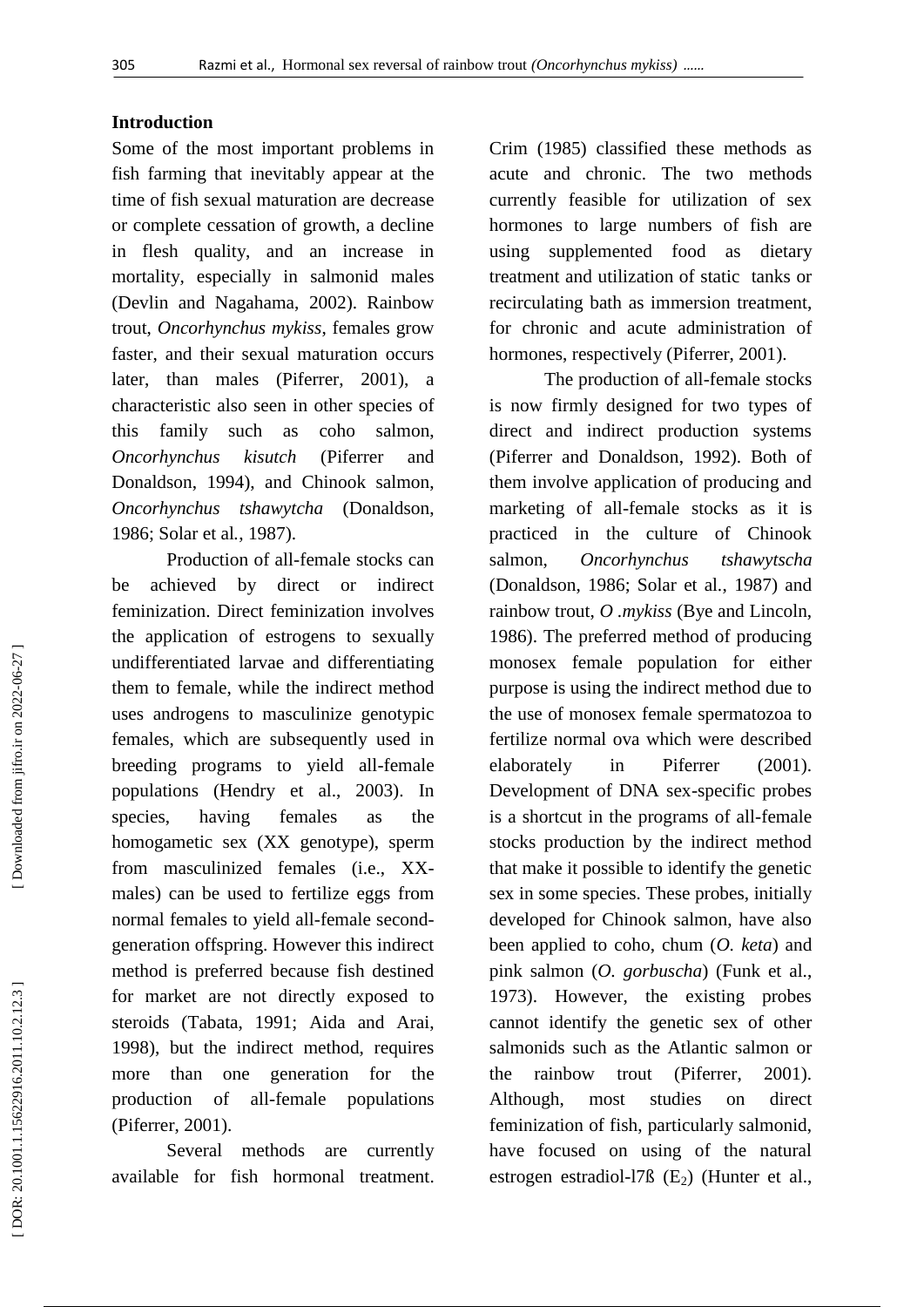1983; Piferrer, 1990; Piferrer and Donaldson 1992), but using a potent estradiol help s us to design a method of feminization with the lowest dosage and duration for producing a healthy marketing fish.

Ethynylestradiol- $17\alpha$  (EE<sub>2</sub>) is a synthetic derivative of E **<sup>2</sup>** that has clinically important application s because of its high ovulation -inhibiting potency. Ethynylestradiol -17α has been used to regulate the menstrual bleeding patterns of millions of women (Piferrer and Donaldson 1992). In teleosts as a whole, the comparison of the estrogenic potency of EE **<sup>2</sup>** against other synthetic and natural estrogens has been carried out mainly in cichlids and cyprinodontids (Hunter et al., 1983), and the total numbers of references on this subject are few and none refer to salmonid and trout. Accordingly, the best comparisons of such relative potencies are dependent with review articles of Yamamoto and Piferrer (Yamamoto, 1969; Piferrer, 2001). Piferrer realized that, EE **2** was about 3 times more potent than E **2** and Yamamoto reported that EE **<sup>2</sup>** 3.5 folds more potent than E<sub>2</sub> in medaka at the GD<sub>50</sub> dosage level (dosage at which 50% of the genotypic males become phenotypic females) (Piferrer and Donaldson, 1992). Since steroids have been shown to affect fish growth and survival (Pandian and Sheela, 1995; Piferrer, 2001), the objective of this research was to determine the effects of  $EE<sub>2</sub>$ **<sup>2</sup>** administration on development, growth and survival of Rainbow trout.

# **Materials and methods**

## *Fish samples*

The eggs of Rainbow trout (*Oncorhynchus*  mykiss) fertilized on March 17<sup>th</sup> 2006

were prepared from a private farm (ZarQezel trout Farm. Ltd.) and they were transported to the farm laboratory as eyed eggs on April  $9<sup>th</sup>$  2006. Before hatching, eyed eggs were divided into ten groups containing 100 eggs each and were acclimated, over a period of 2 days (Piferrer and Donaldson, 1992). This time the laboratory water temperature was 10  $\pm 1^{\circ}C$ . Each group of eggs was placed in a plexiglass chamber. four groups are prepared for single immersion, four groups served for dietary treatment and the two others were control groups. These chambers were placed in Heath tray incubators that comprised four chambers in each tray. By April  $17<sup>th</sup>$  (31 DPF) 50% hatching had occurred and the remaining eyed eggs hatched out 2 days later.

### *Immerse treatments*

Firstly Ethynylestradiol -17α (EE **<sup>2</sup>**) (Iran Hormone Co., Ltd.,) was dissolved in ethanol at a concentration of 1 mg/ml. For estrogen treatments, 4 ml of ethanolic solution was added to 10 liters of water to obtain EE <sup>2</sup> at a final concentration of 400 µg/liter (Piferrer an d Donaldson, 1992). Fish were treated with a single -immersion treatment around the time of sexual differentiation of their gonads (Piferrer and Donaldson, 1992). Four groups of newly hatched larvae were single -immersed for 1, 2, 4 and 8 hours in the bath described above 1 day after median hatch (50% of fish hatched out). Further details of this type of hormone administration are described elsewhere (Piferrer and Donaldson, 1989). Prior to swim -up, larvae were transported to the ZarQezel Fish Hatchery, they were kept in 70 liter fiberglass tanks supplied with well water,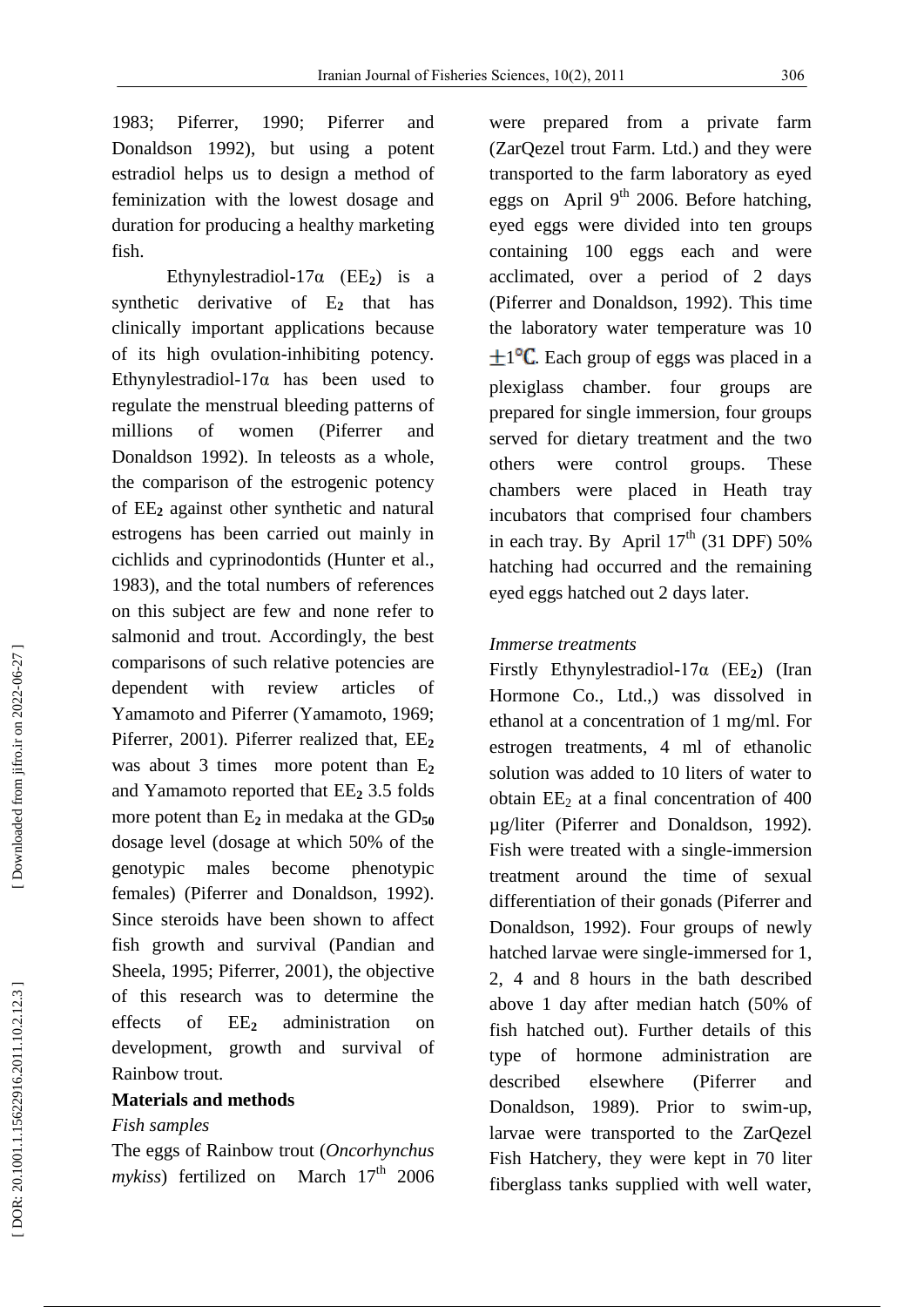and reared using standard salmonid aquaculture procedure. Fish were fed with pellets with the appropriate size (Biomar Ltd.,) five times a day. The one remaining group served as control and was immersed only with ethanol.

## *Dietary treatments*

Four of ten groups were transported to the hatchery, meanwhile 50% of larvae were swimming-up on April 29th 2006 (42 DPF) and they were rare in a tray  $(80\times18\times10)$  up to yolk -sac absorption. They were then placed in 500 -l fiberglass tanks.

Four dietary groups were fed a formulated diet supplemented with EE **<sup>2</sup>** at a concentration of 5, 10, 15 and 20 mg/kgf, respectively (Jhonstone et al., 1979). The duration of the treatment was 30 days (which started 3 days after median swim up). In this stage fish were treated during the sex differentiation, as demonstrated by Piferrer (2001). The one remaining group served as control and was fed a diet supplemented only with ethanol.

To incorporate steroids into manufactured feed, a general method of spraying ethanol -dissolved steroids on to the food, was commonly used for salmonid sex reversal (Feist et al *.*, 1996) . However, this proved impractical because of the small size of the diet, and therefore a method of saturation was used (Carl Schreck, Oregon State University, personal communication, 1999).

Treatments began on  $1<sup>st</sup>$  of May 2006 (Day 0). Fish were fed by hand until satiation seven times a day at 7, 9, 11:30, 14, 16:30, 18 and 19 o'clock, throughout the experiment. Oxygen levels and temperature were measured regularly, and ranged from 9.5 to 12.3 mg/l and 10.3 to 13.1 $\textdegree$ C. respectively. Total lengths ( $\pm 0.5$ ) mm) and wet weights  $(\pm 0.01 \text{ g})$  were assessed, during the experiment. Steroid treatments were finished after 30 days and fish were measured again. Then, the fish were fed on a steroid -free diet and similar measurements (e.g. length, weight and survival rate) were done at different times.

# *Sampling and histological procedure*

Sampling took place on the  $1<sup>st</sup>$  of October 2006, 5 months after the first feeding (Piferrer and Donaldson, 1992). During 5 months, gonads developed sufficiently, for histological observation and hormonal effects, since once the phenotype is well established it remains during the adult phase of the life cycle, as demonstrated by Johnstone et al *.* (1989), Chevassus et al *.* (1984) and Solar et al *.* (1984) in rainbow trout, and by Hunter and Donaldson (1983) in Pacific salmon (Piferrer and Donaldson, 1992). Fifty fish were randomly taken from each group and morphologic changes were examined due to the hormone treatment. Fish were killed with lethal doses of 2 -phenoxyethanol and gonads were collected to determine sex ratios (Piferrer and Donaldson, 1992). To assess the effect of treatments on the sex reversal of the gonad, cross -sections were taken through the whole fish (Piferrer and Donaldson, 1992). Sections of fish were dissected and immediately placed in 10% neutral buffered formalin. After fixation for 48 h, pieces of gonadal tissues were prepared under a dissecting microscope and provided for histological analyses. (Hendry et al *.*, 2003).

Histological sections were obtained using usual procedures (Presnell and Schreibman, 1997). Tissues were dehydrated in an ethanol series, depending on size (Hinton, 1990) , cleared and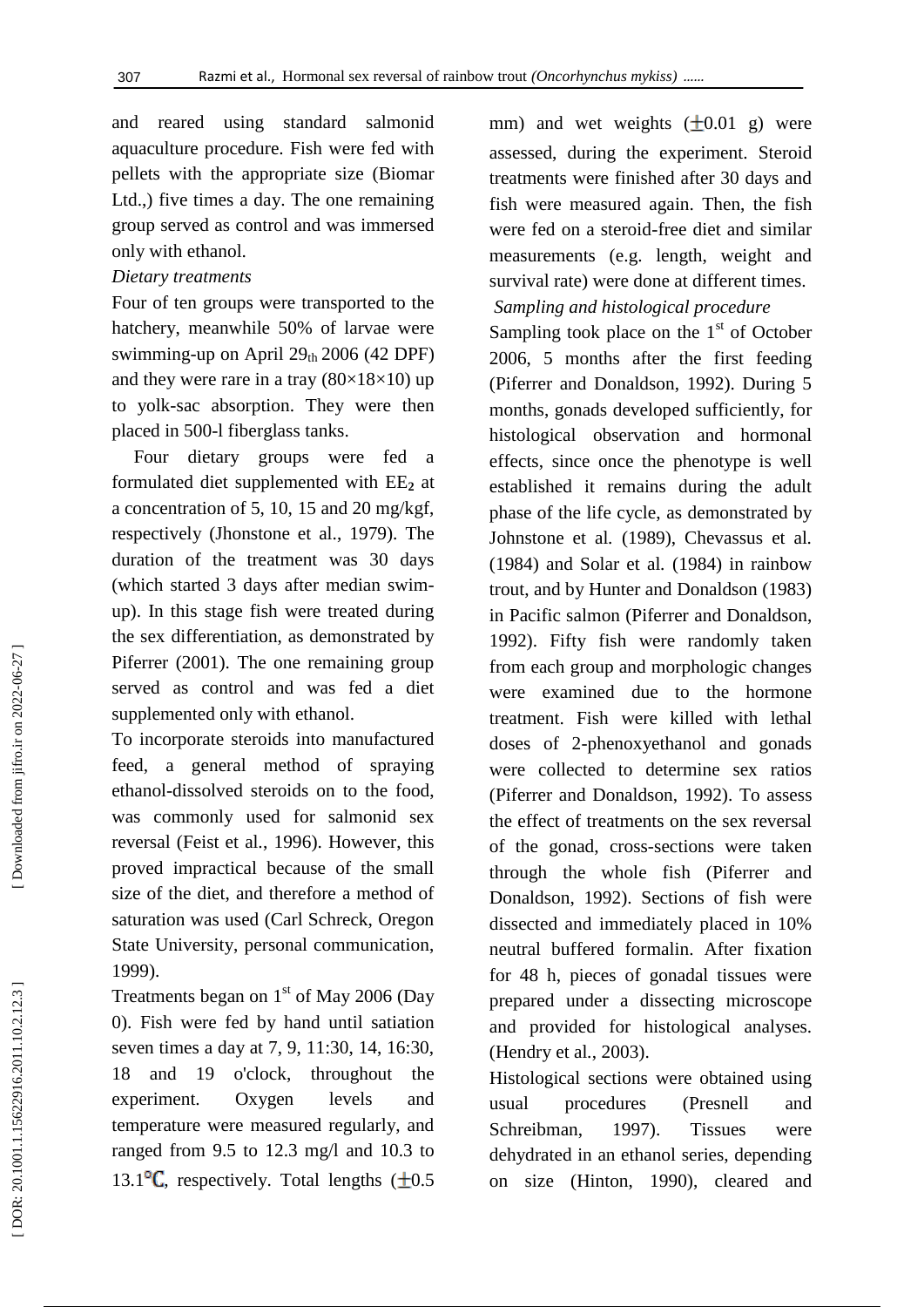infiltrated with toluene, and embedded with ParaPlast X-tra (m.p. 52 $\mathrm{C}$ ) using a histomatic tissue processor (Fisher Scientific). Serial cross -sections were obtained on a microtome at a thickness of 6 µm, using disposable microtome blades, mounted on dH2O-covered "subbed" slides (Presnell and Schreibman, 1997) and dried on a slide warmer. After drying, sections were stained using Instant Haematoxylin, enhanced using ammonia water/acid alcohol (Presnell and Schreibman, 1997) and counterstained using eosin Y. Cover slips were mounted using Eukitt mounting medium (Hendry et al., 2003) .

## *Statistical analyses*

Analysis for alterations in the sex ratio was performed with the Chi -square test without Yate's correction for continuity (Piferrer and Donaldson, 1992), although for conservative approach, the number of intersex fish was combined with that of males, but in any sample the intersex fish that were comprised of spermatogonia and contained oocytes were not considered. One -way analyses of variance (ANOVA) were performed on growth data.

## **Results**

.

Analysis of data in each experimental group showed that Ethynylestradiol -17α affected the sex ratios significantly, since

 $1-h$ immersion of sac fries with concentration of 400  $\mu$ g/l EE<sub>2</sub> resulted in 73.4% females, and redoubling the time of treatment to 2 hours, produced 94.5% females. Addition of immersion timing increased mortality up to 100% (e.g. in 8 hours). A 30 day period treatment with supplemented diet increased feminization of treated fish with 15 and 20 mg EE <sup>2</sup>/kgf significantly. EE <sup>2</sup> treatments of 5, 10, 15 and 20 mg EE <sup>2</sup>/kgf increased the sex ratio up to 60, 57.4, 78 and 94% female, respectively (Fig.1). Sex ratio in control groups was 57% male and 43% female. The histological analysis of the fish gonads from the control and the treated groups is presented in Fig. 2.

Estrogen -treated fish were bigger than control groups, although the growth increase rate was not significant in some groups compared to control. However, 1 -h immersion treatment of sac fries with 400 µg/l didn't yield the most female (Fig. 2), but achieved the highest growth and 15 mg/kgf treated fish also gained the most growth in dietary treatment groups (Fig. 3). Survival rate of fish, which immersed in 1 and 2 hours didn't affect significantly (Table 1), whereas 4 and 8 hours of  $EE_2$ immersion seemed to be a lethal time for rainbow trout (Table 2) .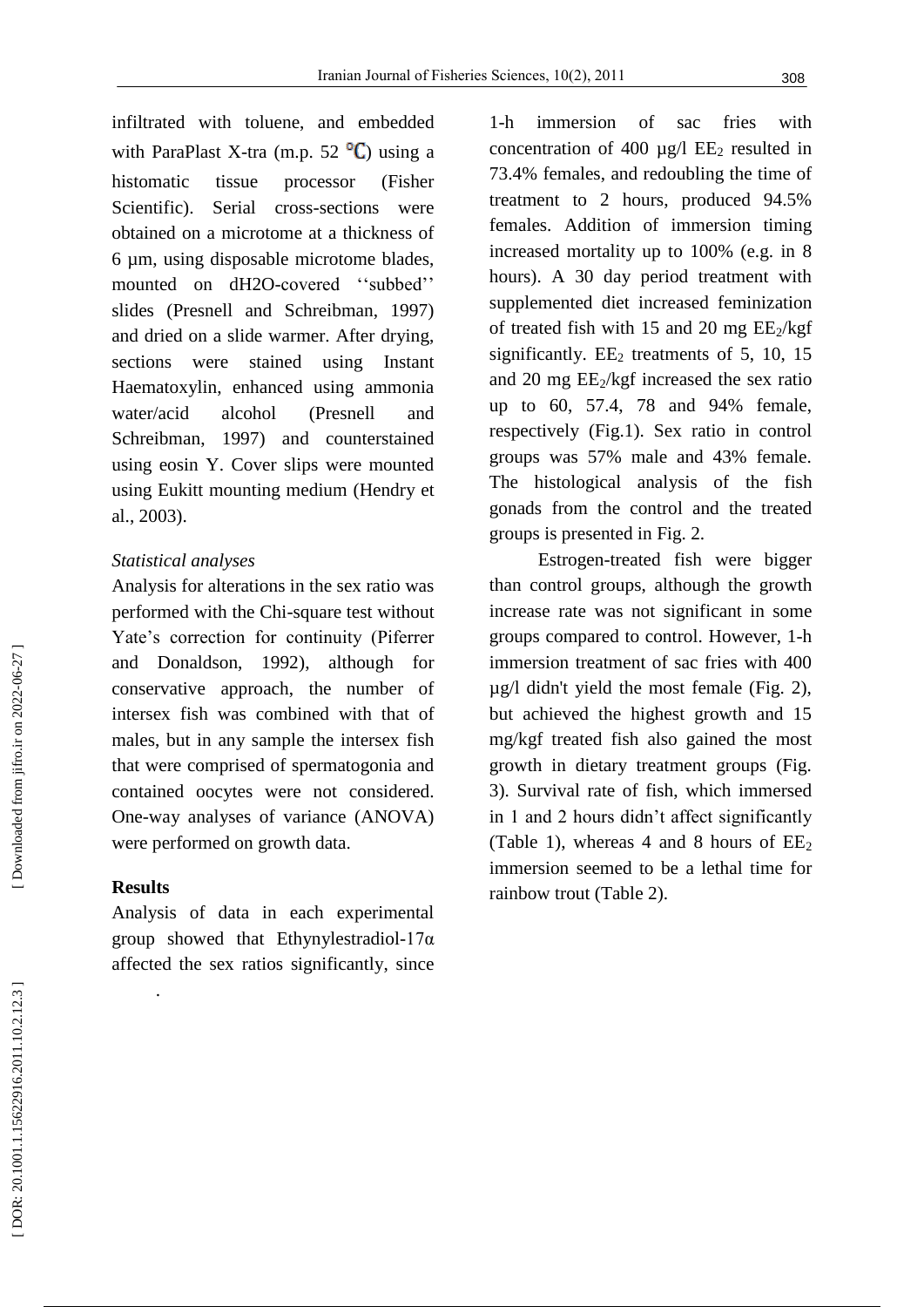

 **Figure 1 : The feminization rate (%) in immersion and dietary treatments**  $h = hour(s)$  **I = immersion D = dietary**

|                 | Ethynylestradiol-17 $\alpha$ |      |                |    |
|-----------------|------------------------------|------|----------------|----|
| Day             | Date                         | Ctrl | 1 <sup>h</sup> | 2h |
| 4h              | 8h                           |      |                |    |
| $\overline{15}$ | May 02, 2006                 | 33   | 47             | 59 |
| 450             | 735                          |      |                |    |
| 30              | May 17, 2006                 | 40   | 50             | 64 |
| 890             | 995                          |      |                |    |
| 45              | June 01, 2006                | 45   | 54             | 70 |
| 1000            |                              |      |                |    |
| 60              | June 15, 2006                | 48   | 60             | 73 |
|                 |                              |      |                |    |
| 75              | June 30, 2006                | 40   | 65             | 75 |
|                 |                              |      |                |    |

Table 1: Cumulative mortalities (%) of Rainbow trout up to 75 days after immersion with 400 µg/l **Ethynylestradiol -17α**

 $(Ctrl = Control)$ 

(\* = duration of immersion in hour)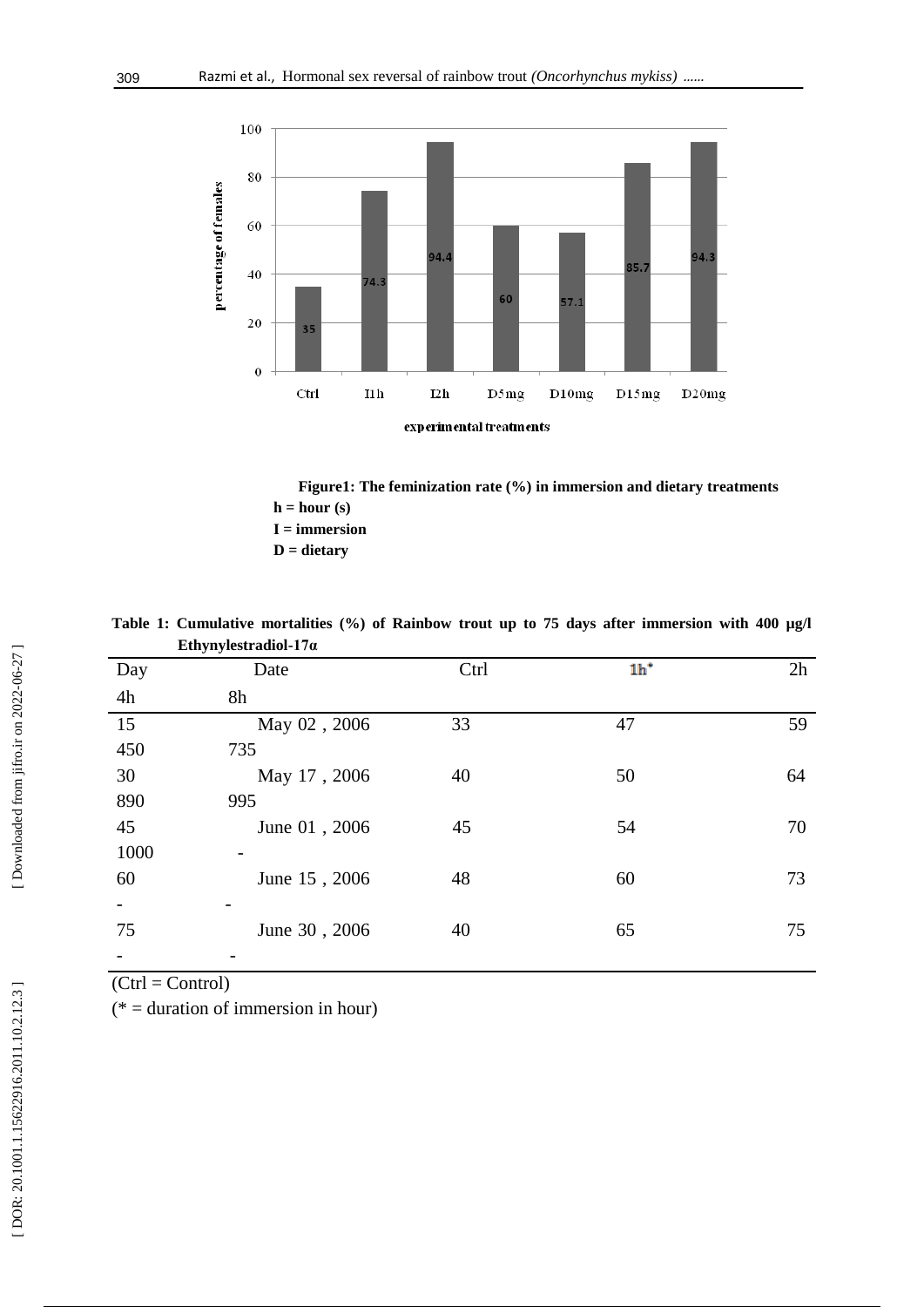| Day  | Date          | Ctrl | $5mg^2$ | 10mg | 15mg |
|------|---------------|------|---------|------|------|
| 20mg |               |      |         |      |      |
| 15   | May 14, 2006  | 30   | 25      | 33   | 43   |
| 48   |               |      |         |      |      |
| 30   | May 29, 2006  | 36   | 30      | 45   | 54   |
| 58   |               |      |         |      |      |
| 45   | June 13, 2006 | 40   | 38      | 49   | 60   |
| 64   |               |      |         |      |      |
| 60   | June 28, 2006 | 46   | 44      | 54   | 65   |
| 70   |               |      |         |      |      |
| 75   | June 13, 2006 | 51   | 47      | 59   | 67   |
| 73   |               |      |         |      |      |

**Table 2 : Cumulative mortalities (%) of Rainbow trout up to 75 days after the start of a 30 day dietary treatment with EE 2**

( $* =$  dosage of dietary treatment per kg feed)



**Figure 2 : Growth rate in weight and length of rainbow trout treated with immersion of ethynylestradiol -17α**



**Figure 3: Growth rate in weight and length of rainbow trout treated with diet containing ethynylestradiol -17α**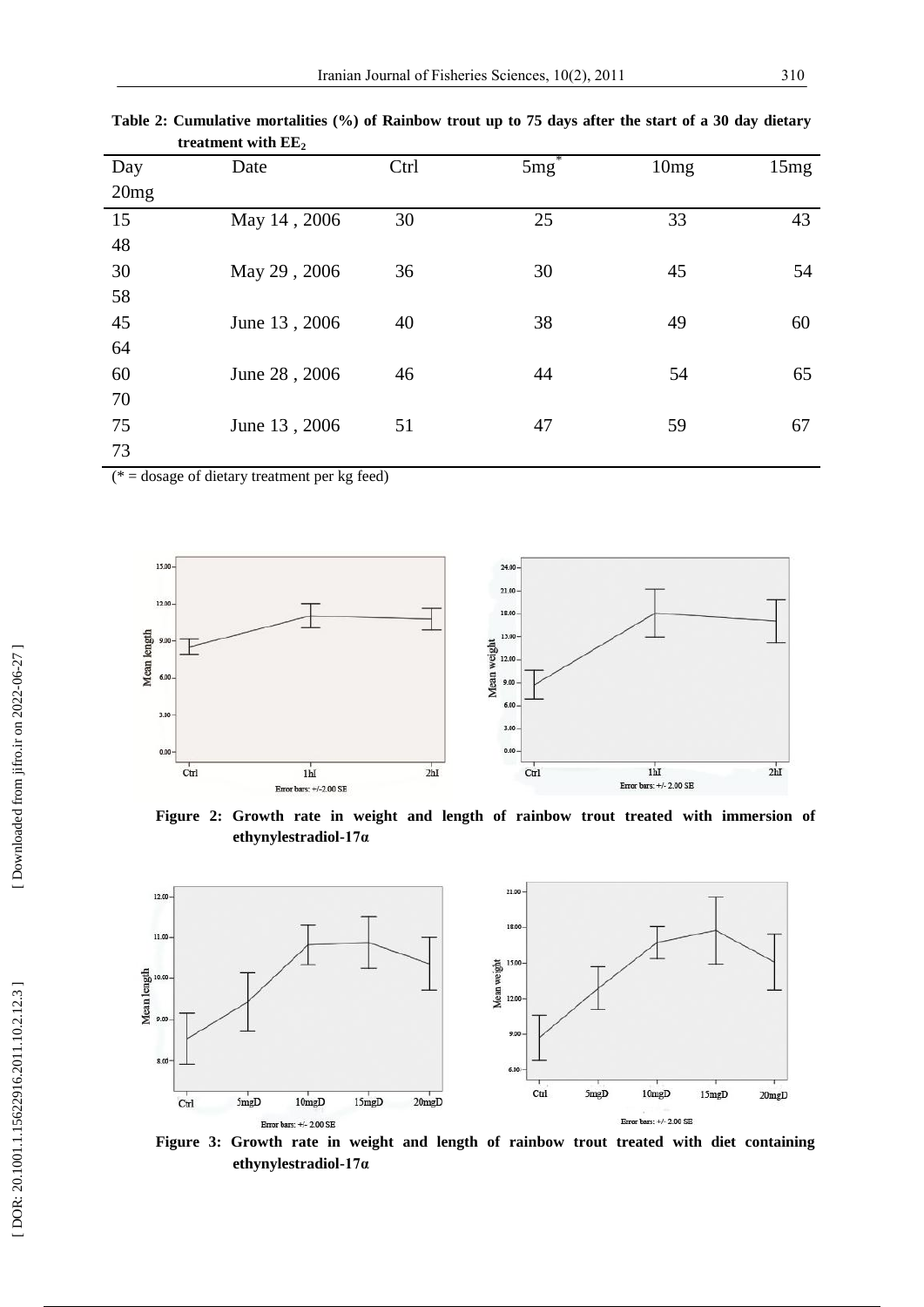

**Figure 4 : Effects of ethynylestradiol -17α treatment on the gonadal development of Rainbow trout after 200 days. (A) Treated with 2 hours immersion of 400 µg/l, (B) fed with 20mg/kg for a month**

# **Discussion**

The results of the present study showed that using ethynylestradiol-  $17 \alpha$  has a positive effect on sex reversal of rainbow trout. The synthetic estrogen  $-17\alpha$ ethynyloestradiol (EE <sup>2</sup>) has been used in a variety of species and is among the most potent feminizing agents tested so far (Piferrer, 2001). Feminizing estrogens potencies vary among species and depend on the stage of gonadal development. Rosenstein and Hulata (1994) mentioned Diethylstilbestrol (DES) more potent than EE <sup>2</sup> in sex reversing of *Oreochromis aureus,* but Gilling et al *.* (1996) found the opposite in feminization report of *Oreochromis niloticus.* However, considering a sufficient number of trials and species, EE <sup>2</sup> is, on average, about three times more potent than  $E_2$  in feminizing fish (Piferrer and Donaldson, 1989). Farmers prefer shorter treatment duration at relatively higher doses (if proven that they do not result in undesired deleterious side effects), rather than comparatively longer treatments at lower doses, since this allows reduction of the work of preparing treated diets or immersion baths (Piferrer, 2001).This research has shown us the importance of

treatment timing. Sexually undifferentiated gonads in fish are much more sensitive than differentiated ones, and hormonal treatment is more effective when the gonads are undifferentiated yet (Piferrer, 2001). In the process of gonadal development, which period of time when the still sexually undifferentiated gonads are more responsive to the effects of exogenous steroids, known as the labile period (Piferrer, 2001). Piferrer (2001) has demonstrated the localization of labile period for several species, and described that the labile period of Rainbow trout is in the stages of swimming up, first feeding and yolk - sac absorption. This assay showed highly significant differences in the proportion of females with respect to the expected 1:1 sex ratio (Piferrer and Donaldson, 1992). The results showed that Ethynylestradiol  $\alpha$  has extreme potential for sex differentiation induction in rainbow trout, since a single 2 -h immersion treatment with a concentration of 400 µg/liter EE **<sup>2</sup>** resulted in 94.5% females and a 30 day dietary treatment period with a concentration of 20 mg/kgf resulted in 94% females, furthermore growth has increased in some groups.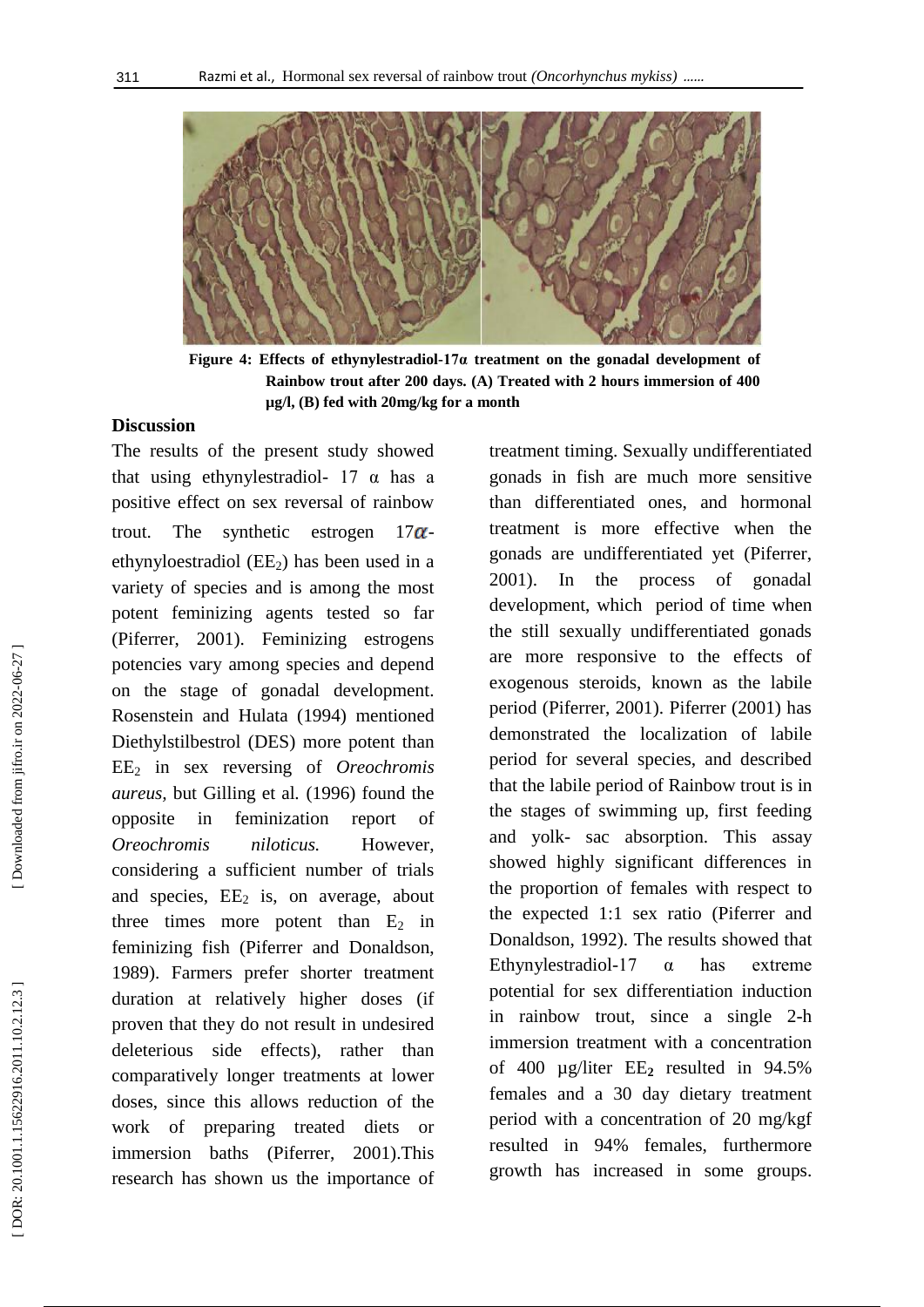However, longer immersion treatment durations resulted in a progressive decrease in the survival. This phenomenon may be due to a toxic effect of this hormone directly on the gonads or to a more generalized effect on the pituitary gonadal axis (Yamazaki, 1983). In this regard, however, Hopkins et al *.* (1979), showed that  $EE_2$  was more potent than  $E_2$ in induction female differentiation in tilapia *(Oreochromis aureus )*, when fish were treated with high dosages (25 to 200 mg/kg of diet) of both steroids for 5 and 8 weeks (Piferrer and Donaldson, 1992).

However growth rate of estrogen treated fish is generally affective (Papoulias et al *.*, 2000), and estrogen normally results in reduction of growth (Nagahama, 2000), but in this research, exposure of rainbow trout to EE <sup>2</sup> increased the growth rate. Enhancement of growth in feminized fish may be due to changes in growth hormone, insulin secretion and thyroxine hormones (Rao and Rao, 1983). Some studies have reported yielded growth after treatment with estrogens. Piferrer and Donaldson (1992) reported that, 2 hours immersion of Chinook salmon<br>(*Oncorhynchus tshawytscha*) with EE<sub>2</sub> resulted in a slight increase of both weight and length (Piferrer and Donaldson, 1992). Similarly, Cowey et al *.* (1973) found that diethylstilbestrol stimulated the weight increase of plaice, (*Pleuronectes platessa*), and Malison et al.  $(1996)$  found that  $E_2$ stimulated weight gain and food consumption but did not affect food conversion efficiency in the yellow perch (*Perca flavescens*). These authors also recognized sex -related dimorphic growth. In this regard, the enhanced growth of females in these species may be a

consequence of the endogenous estrogens. Reduced growth has been reported in the Pacific salmon following treatment with E<sub>2</sub> (nakamura et al *.*, 1998).

However, consumption of feminized trout treated with  $EE<sub>2</sub>$  (as a synthetic steroid) directly, is questionable for consumers, there is no risk, because the marketable fish consumes months or years after hormonal treatment. To put things into perspective, the intake of EE <sup>2</sup> for women who take the contraceptive pill is in the range of 30 –50 µg a day (Anonymous, 1992). In order to ingest the same amount of EE <sup>2</sup> one should eat tens or hundreds of kilograms of feminized fish every day (Piferrer, 2001). It seems the main reason of high mortality in steroid treated fish (especially estrogens) is related to the toxicological characteristics of estrogens and occurrence of disruption in hormonal axis (Folmar et al *.*, 2000; kime, 1998). Although this research showed both methods (immersion and dietary treatment) are effective for inducing feminization of trout in particular concentrations of EE 2, analysations of side effects, growth and survival rate of treatments suggested that a dietary method of hormonal exposure with dosage of 20 mg/kgf of EE <sup>2</sup> is preferred, since monosex milt is not available for all of the hatcheries. The present method, due to its simplicity and effectiveness offers potential for the efficient direct feminization of trout.

## **Acknowledgements**

First and foremost, I would like to thank my late teacher Dr. Behiar Jalali Jafari and Freidoon Vatandoost of ZarQezel Trout Farm Ltd., for providing the stead, eggs and alevins used in this study. We also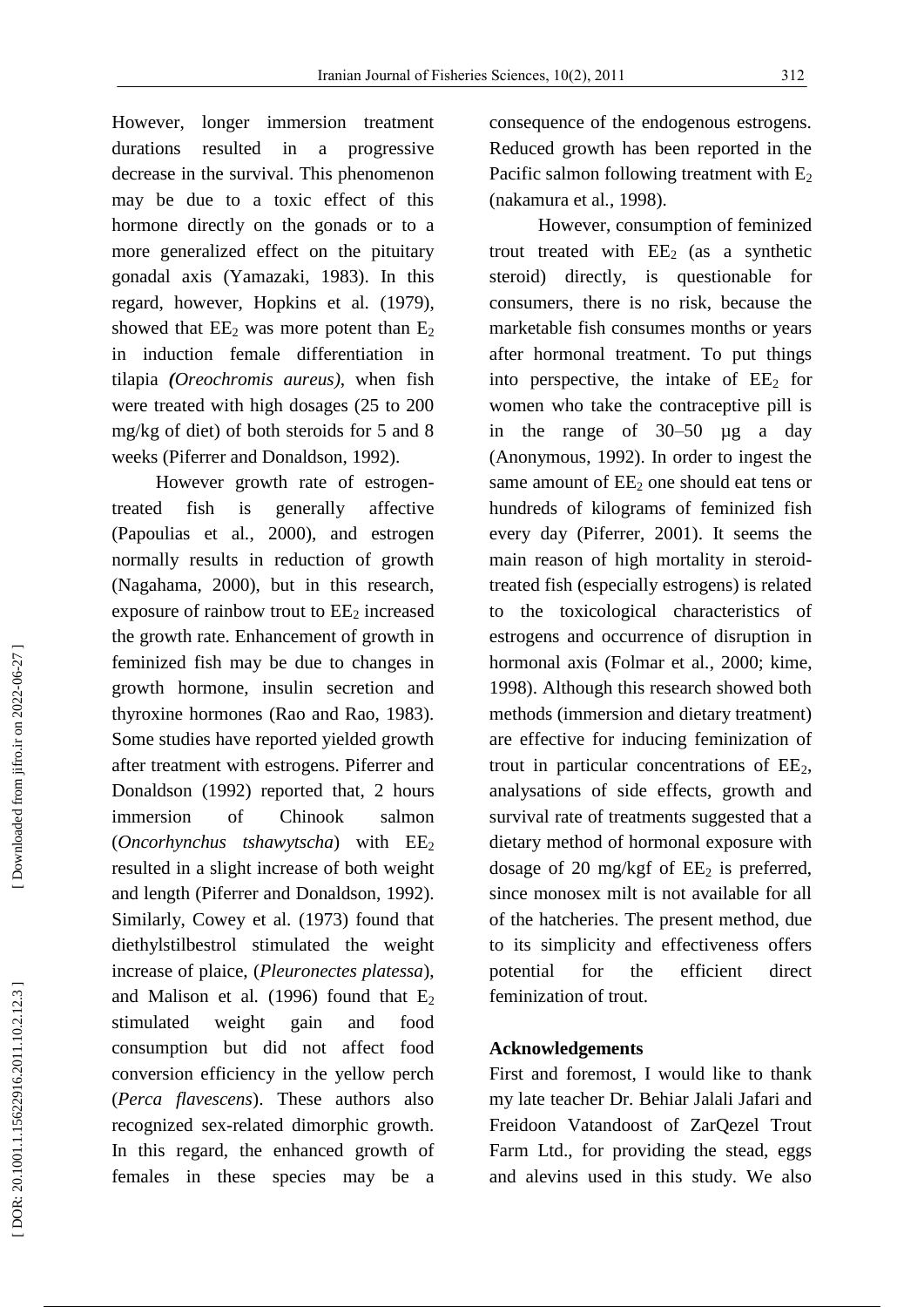wish to thank Drs. Shapour Kakoolaki, Fransesc Piferrer, Garry H. Thorgaard, Robert H. Devlin and MR Jazebizadeh for helping with papers and Parisa Yazdekhasti for statistical analyses preparation.

## **References**

- **Aida, S., and Arai, K., 1998.** Sex ratio in the progeny of gynogenetic diploid marbled sole Limanda yokohamae males. *Fisheries Science* , 64, 989 – 990.
- **Anonymous, 1992.** In: Berkow, R. (Ed). The Merck Manual of Diagnosis and Therapy. 16th edn. Merck and Co., Rahway, NJ.
- **Bye , V. J., and Lincoln, R. F., 1986.** Comercial methods for the control of sexual maturation in rainbow trout, *Salmo gairderi R*. *Aquaculture*, 57, 299 -309.
- **Chevassus B., Quillet, E. and Chourrout , D., 1984.** La production de truites stériles par voie génétique. *Piscis. Fr*., 78, 10 -19.
- **Crim, L. W., 1985.** Methods for acute and chronic hormone administration in fish. In: Lee, C.S., Liao, I.C. (Eds). Reproduction and Culture of Milkfish. Oc. Institute and Tung Kang Marine. Laboratory., Hawaii and Taiwan, pp. 1–13.
- **Devlin, R. H. and Nagahama, Y., 2002**. Sex determination and sex differentiation in fish: an overview of genetic, physiological, and environmental influences. *Aquaculture* , 208, 191 –364.
- **Donaldson E. M., 1986**. The integrated development and application of controlled reproduction techniques in

Pacific salmon aquaculture. Fish. *Physiology Biochemistry*, 2, 9 -24.

- **Donaldson, E. M., Fagerlund, U. H. M., Higgs, D. A. and McBride, J. R., 1979.** Hormonal enhancement of growth. In: W.S. Hoar, D.J. Randall and J.R. Brett (Editors), Fish Physiology, Vol. VIII: Bioenergetics and Growth. Academic Press. New York. NY. pp. 455-597.
- **Feist, G., Schreck, C.B., and Gharrett, A.J., 1996.** Controlling the Sex of Salmonids. Oregon Sea Grant, Corvallis, 26 pp.
- **Folmar, L. C., Hemmer, M., Hemmer, R., Bowman, C., Kroll, K., and Denslow, N. D., 2000.** Comparative estrogenicity of estradiol, ethynyl estradiol and diethylstilbestrol in an in vivo, male sheepshead minnow (*Cyprinodon variegatus*), vitellogenin bioassay. *Aquatic Toxicology*, 49, 77 – 88.
- **Funk, J.D., Donaldson, E.M., and Dye, H.M., 1973.** Induction of precocious sexual development in female pink salmon (*Oncorhynchus gorbuscha*.) *Canadian Journal of Zoology / Revue Canadienne de Zoologie* , 51, 493 – 500.
- **Gilling, C. J., Skibinski, D. O. F., and Beardmore, J. A., 1996.** Sex reversal of tilapia fry by immersion in water containing oestrogens. In: Pulli, R.S.V., Lazard, J., Legendre, M., Amon -Kottias, J.B., Pauly, D.(Eds)., The Third Int. symposium on Tilapia in Aquaculture. Manila, Philippines, pp. 314 –319.
- **Goetz, F. W., Donaldson, E. M., and Hunter, G. A., 1979.** Effects of estradiol-17β and 17α  $17\alpha$ -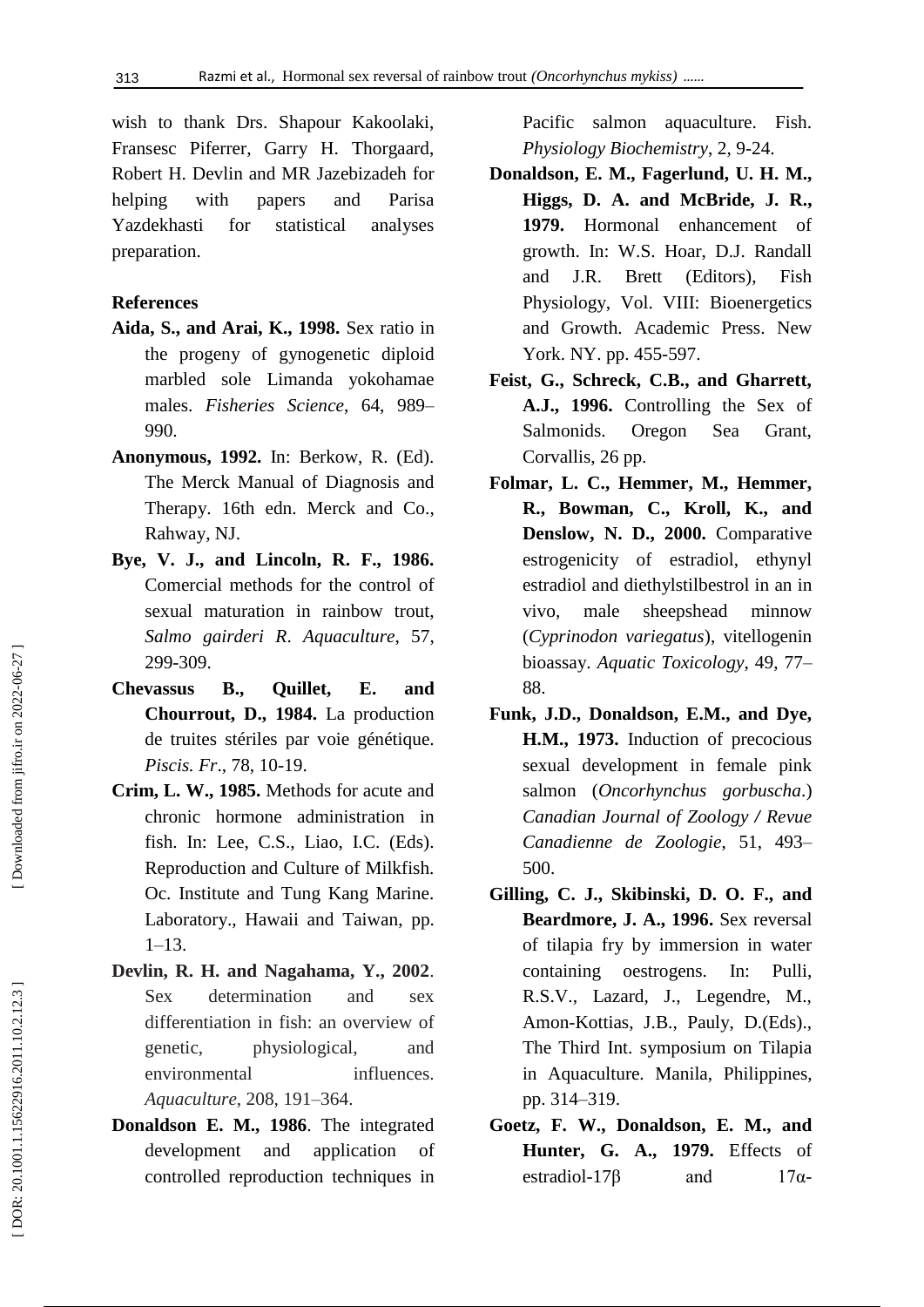methyltestosterone on gonadal differentiation in the coho salmon, *Oncorhynchus kisutch*. Aquaculture 17, 267 –278.

- **Helton, E. D. , Gold and her, J. W., 1977.** The pharmacokineticsof ethynyl estrogens. Contraception, 15, 255-277.
- **Hendry. C. I., Martin -Ribochaud. D. J. and Benfey. T. J., 2003.** Hormonal sex reversal of Atlantic halibut (*Hippoglossus hippoglossus L*.). *Aquaculture* , 219 , 769 –781.
- **Hinton, D. E., 1990.** Histological techniques. In: Schreck, C.B., Moyle, P.B. (Eds.), Methods for Fish Biology. American Fisheries Society, Bethesda, MD, pp. 191 –211.
- **Hopkins, K. D., Shelton, W. L., and Engle, C. R., 1979.** Estrogen sex reversal of *Tilapia aurea*. *Aquaculture* , 18, 263 –268.
- **Hunter, G. A., Donaldson, E. M., Stoss, J., and Baker, I., 1983.** Production of monosex female groups of Chinook salmon (*Oncorhynchus tshawytscha*) by the fertilization of normal ova with sperm from sex -reversed females. *Aquaculture* , 33, 355 –364.
- **Johnstone, R., 1989.** Maturity control in Atlantic salmon. A review of the current states of research in Scotland. In: M. Canillo, S. Zanuy and 1. Planas (Editors), Proc. Int. Symp. Awl. Endocrinol. Fish Culture, Almuňėcar, Spain. Publishing University. Barcelona, Barcelona, pp. 89 -94.
- **Johnstone, R., Simpson, T. H., and Youngson, A. F., 1979.** Sex reversal in salmonid culture. Part II. The progeny of sex -reversed rainbow trout. *Aquaculture*, 18, 13 –19.
- **Kime, D. E., 1998.** Endocrine Disruption in Fish. Kluwer Academic Publishers, Hingham, MA, 416 pp.
- **Malison, J. A., and Garcia -Abiado, M. A. R., 1996.** Sex control and ploidy manipulations in yellow perch (*Perca Flavescens*) and walleye (*Stizostedion vitreum*). *[Journal of Applied](http://www.google.com/url?sa=t&source=web&cd=1&ved=0CB4QFjAA&url=http%3A%2F%2Fwww.blackwellpublishing.com%2FJAI&ei=nIjYTfn8LsmxhAfeipHFBg&usg=AFQjCNFC86FgL6SPf0f7NGbYZZZLw6rpdw&sig2=2r6JiJGjO9Gradvv9_ctjw) [Ichthyology](http://www.google.com/url?sa=t&source=web&cd=1&ved=0CB4QFjAA&url=http%3A%2F%2Fwww.blackwellpublishing.com%2FJAI&ei=nIjYTfn8LsmxhAfeipHFBg&usg=AFQjCNFC86FgL6SPf0f7NGbYZZZLw6rpdw&sig2=2r6JiJGjO9Gradvv9_ctjw) ,* 12, 189 –194.
- **Nagahama, Y., 2000.** Gonadal steroid hormones: major regulators of gonadal sex differentiation and gametogenesis in fish. In: Norberg, B., Kjesbu, O.S., Taranger, G.L., Andersson, E., Stefansson, S.O. (Eds.), Proc. Sixth Int. Symp. Reprod. Physiol. Fish. Univ. Bergen, pp. 211 –222.
- **Nakamura, M., Kobayashi, T., Chang, X. -T., and Nagahama, Y., 1998.** Gonadal sex differentiation in teleost fish. *[Journal of Experimental Zoology](http://www.google.com/url?sa=t&source=web&cd=1&sqi=2&ved=0CB8QFjAA&url=http%3A%2F%2Fonlinelibrary.wiley.com%2Fjournal%2F10.1002%2F\(ISSN\)1932-5231&ei=KYnYTcz7FY6xhAfe4ZS-Bg&usg=AFQjCNE4AgUx4iVL_05FBPocyG-dQoZ_Hg&sig2=Q5VDCbNy29Xtc-XM_WEhvQ)* **,** 281, 362 –372.
- **Papoulias, D. M., Noltie, D. B., and Tillitt, D. E., 2000.** An in vivo model fish system to test chemical effects on sexual differentiation and development: exposure to ethinyl estradiol. *Aquatic Toxicology* , 48, 37 – 50.
- **Piferrer, F., 1990.** Hormonal manipulation of the process of sex differentiation in Pacific salmon, PhD Thesis, University. Barcelona, 399 pp.
- **Piferrer, F., 2001.** Endocrine sex control strategies for the feminization of teleost fish. Aquaculture, 197, 229-281.
- **Piferrer, F., Donaldson, E.M., 1989.** Gonadal differentiation in coho salmon, *Oncorhynchus kisutch*, after a single treatment with androgen or estrogen at different stages during